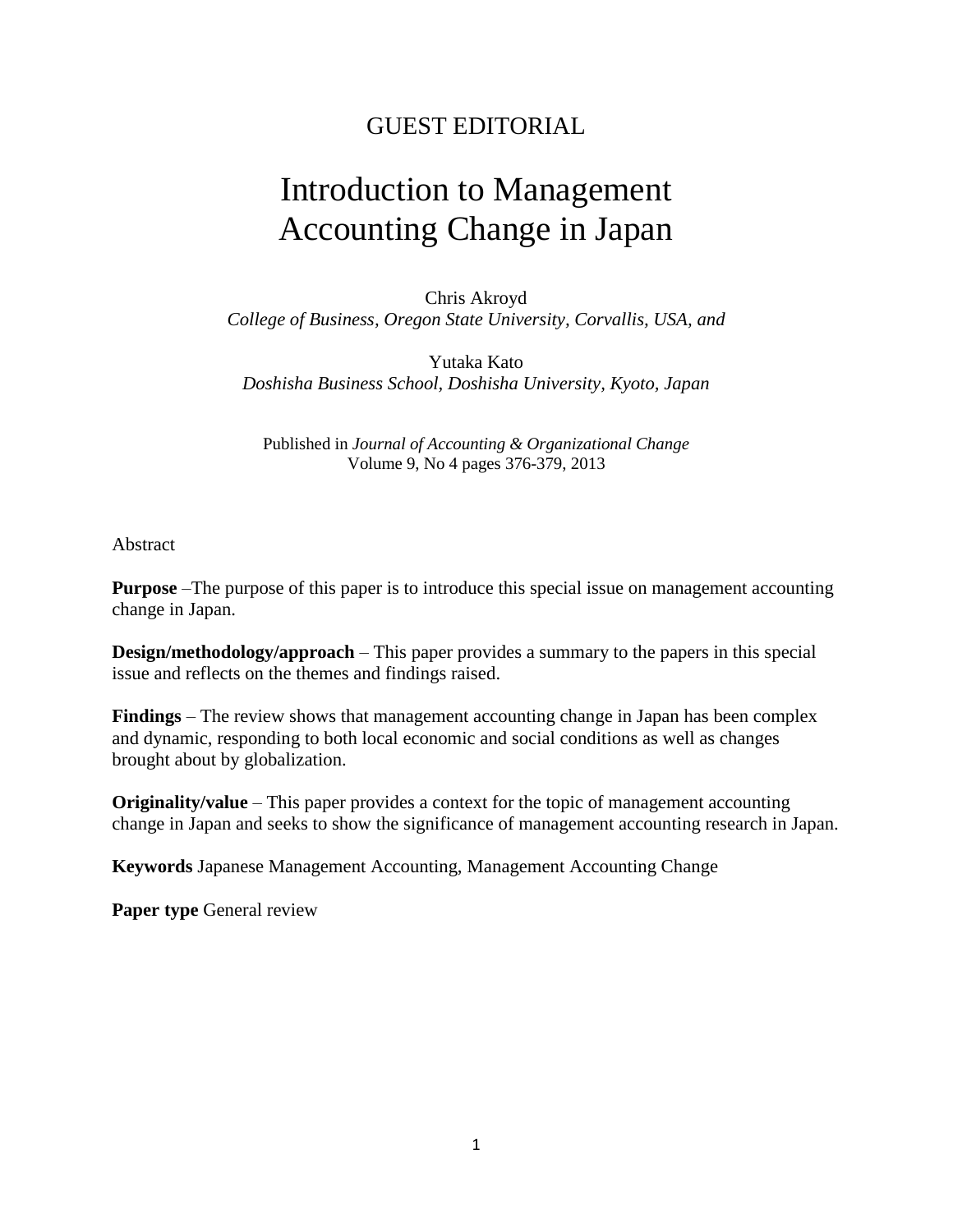#### **Introduction**

From its peak in the mid 1990's the number of articles written about Japanese management accounting has steadily declined in recent years (Okano & Suzuki, 2006). The initial interest in Japanese management accounting has been attributed to the competitiveness of Japanese manufacturing firms – with the aim of understanding what management accounting techniques helped make these firms successful (Wijewardena & De Zoysa, 1999). With the decline of the Japanese economy and the financial issues faced by many of its largest firms the number of articles about Japanese management accounting has steadily declined.

This special issue of the *Journal of Accounting & Organizational Change* seeks to contribute to the Japanese management accounting literature and to encourage more research which examines the changing conditions in which Japanese firm operate and the effect these conditions have on management accounting practice in Japan. The papers contained in this issue show how Japanese firms have/are changing their management accounting systems – not always successfully it should be noted – to meet the demands of economic and social conditions both within Japan and in relation to globalization. We believe that this focus will further our understanding of the context in which management accounting is practiced in Japan.

To examine this theme the authors have adopted various methodological approaches – two papers are based on in-depth longitudinal case studies (Ushio & Kazusa and Yasukata, Yoshida, Yamada & Oura), two are based on surveys (Kawai, Sakagushi & Shimizu and Arai, Kitada & Oura) and one is based on archival text mining (Sawanobori). The issues these papers explore ranges from traditional Japanese management accounting themes such as target cost management and buyer-supplier relationships to a more recent area of interest "amoeba management" (Adler & Hiromoto, 2012; Miya, 1998).

The remainder of this paper is set out as follows. The next section outlines the methods used to attract potential papers for this special issue. This is followed by a brief outline of the key features of Japanese management accounting. Finally we summarize the papers and present concluding remarks.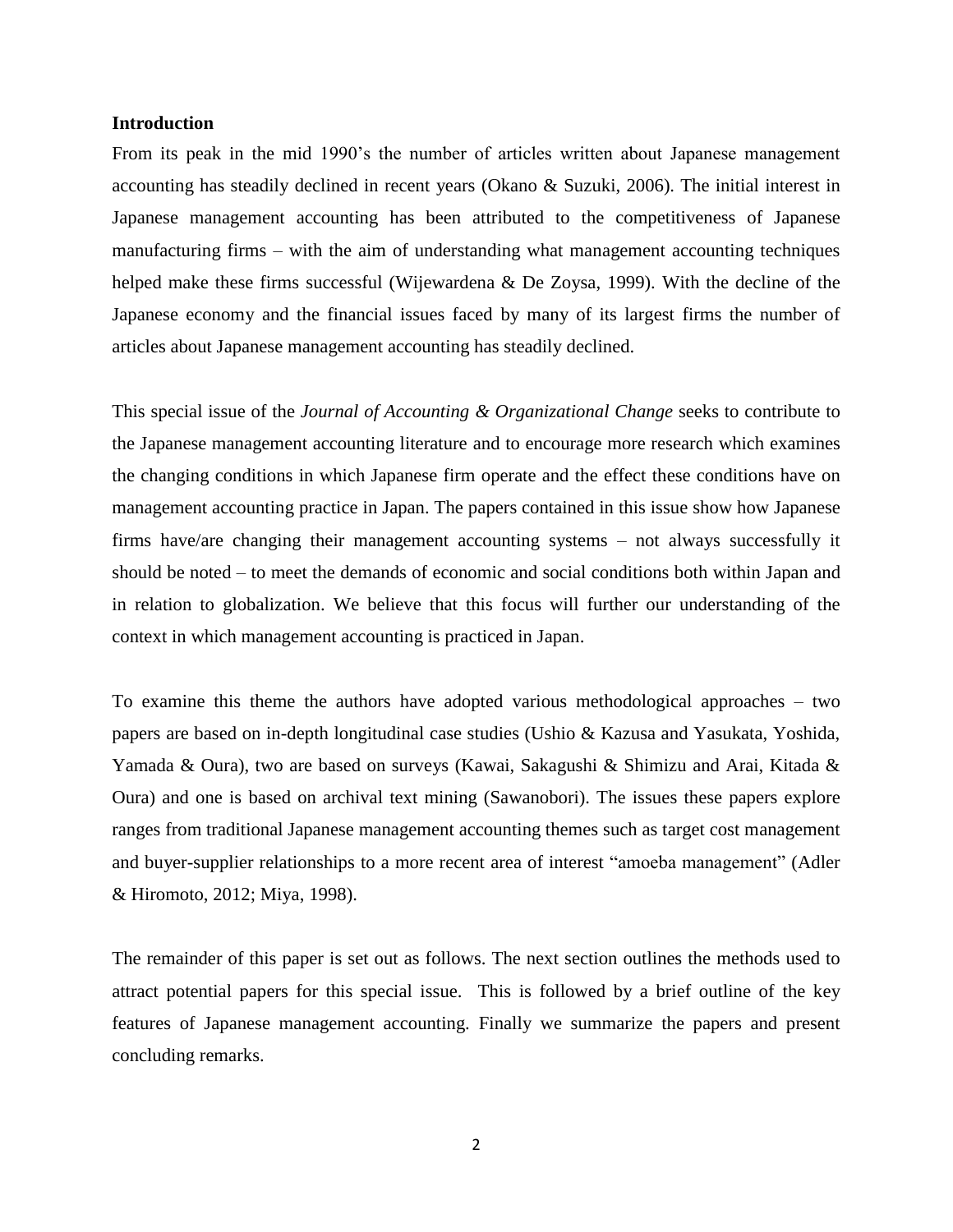#### **Method**

The papers appearing in this special issue originated from special sessions held at two leading conferences in Japan in 2009. The Japan Cost Association Annual Meeting hosted by Hitostubashi University and the Japanese Association of Management Accounting Annual Meeting hosted by Asia University. The editors would like to thank the organizing committees of both these conferences for their assistance in setting up these special sessions as well as all the authors who presented papers. Also special thanks to Professor Rob Chenhall who was the Guest Speaker for the special session at the 2009 Japan Cost Association Annual Meeting (sponsored by the Melco Foundation).

The aim of this process was to get Japanese academics writing papers in English about management accounting change in Japan from a Japanese perspective. For this reason all of the authors in this special issue are Japanese academics. Four of the papers are about the changes taking place in Japan while the final paper is about a Japanese academics view of changes that took place in the UK railway system in the 1800's. What is important about all these papers is that they offer new insights into the changing practice of Japanese management accounting from a Japanese perspective.

#### **Japanese management accounting**

The term "Japanese management accounting" has been popular in both business magazines and academic research (Okano & Suzuki, 2007). Many reasons have been put forward as to why Japanese manufacturing firms performed better than their international counterparts. A number of writers have argued that Japanese management accounting practices have been one of the reasons for the success of Japanese firms' ability to gain dominance in many manufacturing sectors (Hiromoto, 1988; Howell, 1989). In their comparative analysis of management accounting practices in Japan and Australia Wigwardena & De Zoysa (1999:66) show that Australian firms "place an emphasis on cost control tools such as budgeting, standard costing and variance analysis at the manufacturing stage" while Japanese firms "devote a much greater attention to cost planning and cost reduction tools based on target costing at the product planning and design stage." It has also been argued that Japanese firms "seem to use accounting systems more to motivate employees to act in accordance with long-term manufacturing strategies than to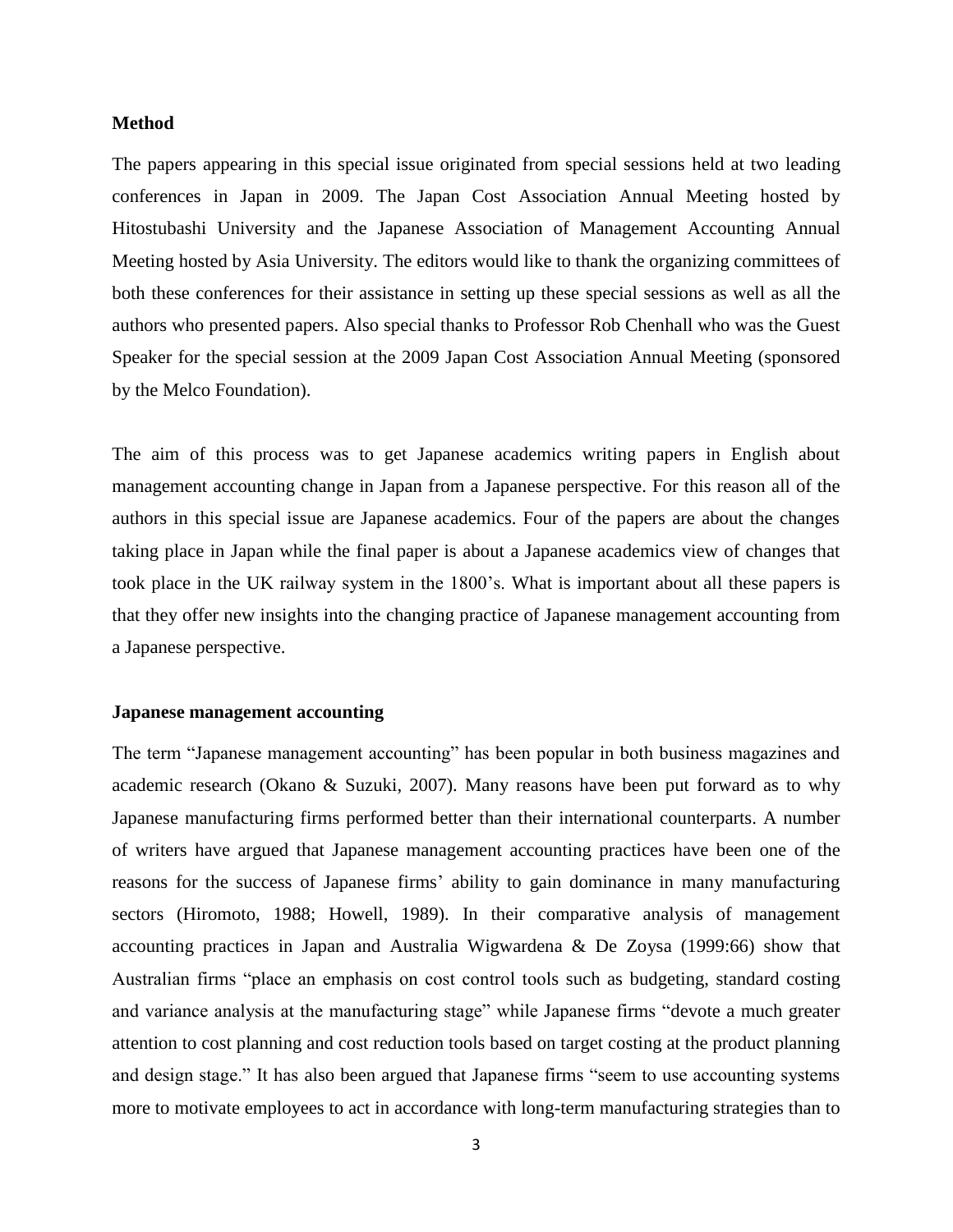prove senior management with precise data on costs, variances, and profits" (Hiromoto, 1988:22).

Culture and management philosophy has been given as a possible reason for the differences between Japanese and Western management accounting. Okano & Suzuki (2007), through their analysis of the history of Japanese management accounting, note that a concern for the wider community has been a common feature of Japanese management. Thus the development of management accounting "was pursued not for the sake of individual managements or companies, but for wider groups of companies, industries and even Japanese society as a whole" (Okano & Suzuki, 2007: 1132).

#### **The contributions to the special issue**

In this special issue we present five papers which are summarized below. We also link these papers to current management accounting themes and reflect on the findings raised.

The paper by Ushio & Kazusa is a case study of a Japanese manufacturing firm informed by actor-network theory. It examines the development of accounting calculations in amoeba management. According to Mouritsen et al. (2009) management accounting calculations are not used to describe the properties of a particular area (in their case innovation) but to mediate between local area and firm-wide issues. In their paper Ushio & Kazusa examine the processes through which accounting calculations were developed in the production department of a manufacturing firm. They show that accounting calculations were developed to represent different interests within the firm and helped them manage the changing social and economic contexts faced by the firm.

Arai, Kitada & Oura's paper examines the use of cost, profit and non-financial measures of performance through a survey of factory managers to explore the effects of interdependence and multi-tasking. This is an important issue given the increase in the use of micro-profit centers (MPC) - as part of amoeba management – in Japan (Yoshida et al., 2009). The authors show that there is a positive association between interdependence and the use of profit measures of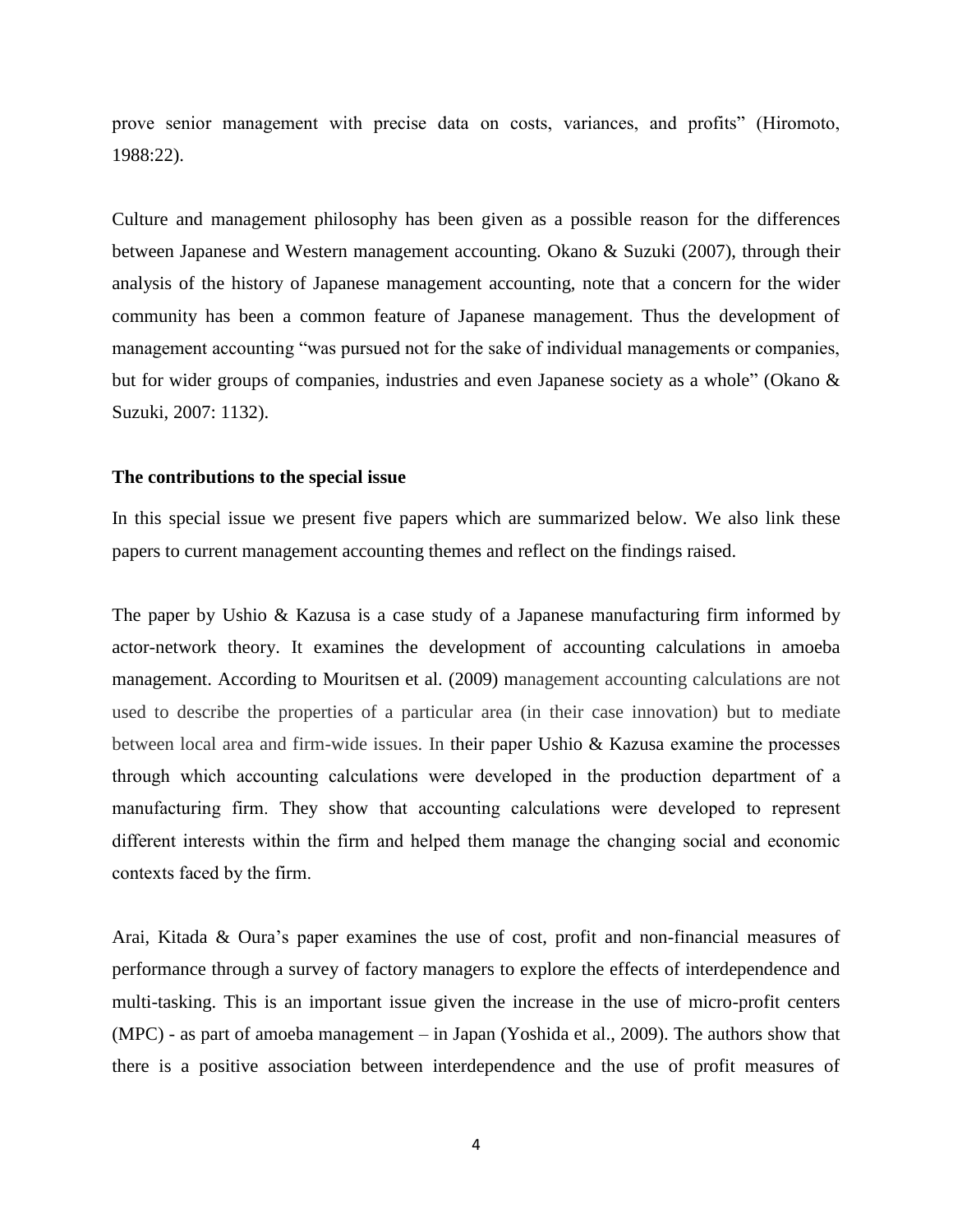performance while is negatively associated with the use of profit information in performance evaluation.

The paper by Kawai, Sakaguchi & Shimizu reports on a survey of Japanese manufacturing firms in the early 2000's. According to Okano & Suzuki (2007) the idea of collectivism and close ties between buyers and suppliers may be changing. In this paper the authors examine the changing buyer-supplier relationships as Japanese firms struggle to remain profitable. This paper shows that firms that do not perceive a benefit from buyer-supplier relationships are changing the way in which they do business – leading to more short term Western style relationships.

The paper by Yasukata, Yoshida, Yamada & Oura, presents a case study of a target cost management implementation at a shipbuilding firm. Target cost management has been one of the most studied areas by Japanese academics. Most papers, though, have been written post implementation with the aim of showing why target cost management was successful. This study differs in that the researchers were able to follow the implementation of target cost management from its introduction in the firm. They use diffusion theory to show that a lack of control over the implementation was a major cause of failure.

The final paper in this special issue by Sawanobori uses archival text mining to better understand the changes taking place in nineteenth century British railway accounting. This paper examines a single firm – the London and Birmingham Railway Company – and shows that the difficulties they had in raising adequate funds may have influenced changes in the way they accounted for depreciation.

#### **Concluding remarks**

The papers in this special issue have explored various types of management accounting change much of which has not been examined in previous management accounting studies. The papers have shed new light on traditional areas of research such as the implementation of target cost management and the changing relationship between buyers and suppliers as well as highlighting new issues around the use of micro-profit centers, amoeba management and their influence on performance measures and accounting calculations. We believe that the findings from the papers